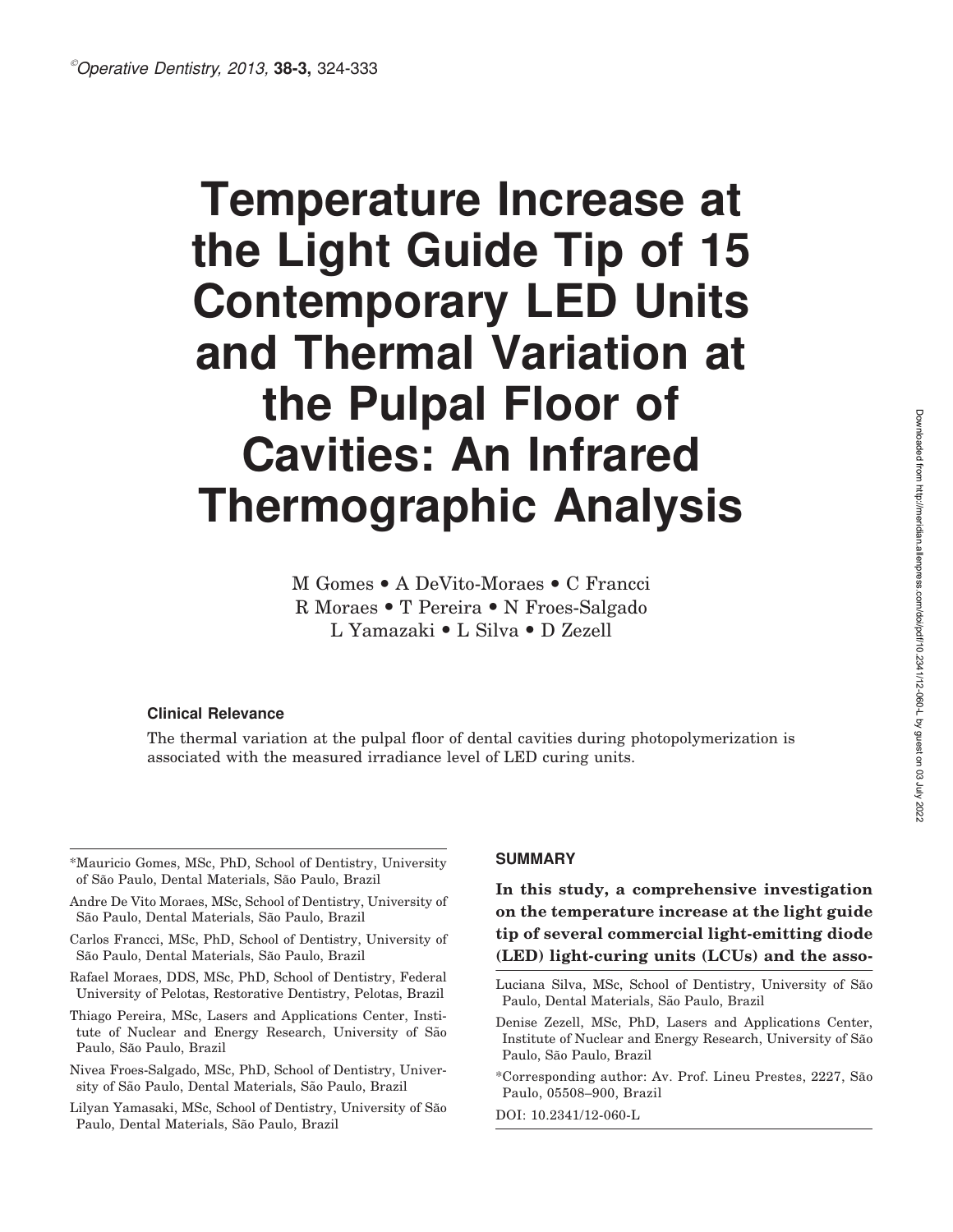ciated thermal variation  $(\Delta T)$  at the pulpal floor of dental cavities was carried out. In total, 15 LEDs from all generations were investigated, testing a quartz-tungsten-halogen (QTH) unit as a reference. The irradiance level was measured with a power meter, and spectral distribution was analyzed using a spectrometer. Temperature increase at the tip was measured with a type-K thermocouple connected to a thermometer, while  $\Delta T$  at the pulpal floor was measured by an infrared photodetector in class V cavities, with a 1 mm-thick dentin pulpal floor. The relationship among measured irradiance,  $\Delta T$  at the tip, and  $\Delta T$  at the pulpal floor was investigated using regression analyses. Large discrepancies between the expected and measured irradiances were detected for some LCUs. Most of the LCUs showed an emission spectrum narrower than the QTH unit, with emission peaks usually between 450 and 470 nm. The temperature increase at the tip followed a logarithmic growth for LCUs with irradiance  $\geq$ 1000 mW/cm<sup>2</sup>, with  $\Delta$ T at the tip following the measured irradiance linearly  $(R^{2}=0.67)$ . Linear temperature increase at the pulpal floor over the 40-second exposure time was observed for several LCUs, with linear association between  $\Delta T$  at the pulpal floor and measured irradiance ( $R^2{=}0.39)$  or  $\Delta\rm{T}$ at the tip  $(R^2=0.28)$ . In conclusion, contemporary LED units show varied irradiance levels that affect the temperature increase at the light guide tip and, as a consequence, the thermal variation at the pulpal floor of dental cavities.

#### INTRODUCTION

Dental dimethacrylate-based restorative composites polymerize via free-radical polymerization under irradiation with visible light. Development of the polymerization reaction is influenced by many factors related to the composite, such as comonomer formulation, $1-4$  shade,<sup>5</sup> translucency,<sup>6</sup> and filler loading/size, $\frac{7}{7}$  as well as to the curing unit, such as irradiance level,  $8-10$  exposure time, $11,12$  emission  $spectrum<sup>13</sup>$  and thermal variation.<sup>14,15</sup> Sufficient light energy reaching the composite is necessary to ensure adequate polymerization; the spectral irradiance of the light also has to overlap as much as possible the absorption spectrum of the photosensitizer contained in the material, that is, camphorquinone  $(CQ)$ ,  $^{3,4}$ 

Blue light-emitting diodes (LEDs) were introduced to overcome shortcomings of the traditional quartztungsten-halogen (QTH) light-curing units (LCUs). LEDs consume little power in operating and do not require filters to produce blue light. The main difference in the emission radiation is the narrower spectrum of wavelengths of the LEDs, usually centered on 470 nm, which is the wavelength at which CQ has its maximum energy absorption.<sup>16</sup> The semiconductors used for light emission in LEDs, instead of the hot metal filaments in QTH bulbs, generate less internal heating and undergo little degradation over the course of the time. Firstgeneration LEDs emitted low irradiance, hence they generated low heat and were considered ''cold-light devices.'' However, as high-irradiance, second- and third-generation LEDs were introduced, the increase in irradiance was associated with a thermal increase.9

It has been reported that external heating may enhance the conversion kinetics of resin composites and increase the network cross-linking.<sup>14,15</sup> Increased temperature may enhance the mobility of reactive species during polymerization, ultimately resulting in further conversion. Therefore, LCUs with low irradiance levels, despite tending to reduce the heat generation, could pose a risk to increased cytotoxicity and poorer mechanical properties of the restorative due to lower conversion. There is also a controversial issue regarding the critical temperature increase that may cause injury to the dental pulp. Zach and Cohen<sup>17</sup> reported that an increase of  $5.5^{\circ}$ C within the pulp chamber caused irreversible damage to monkey teeth. Another investigation, however, showed that a temperature increase of  $11.2^{\circ}$ C did not damage the pulp.<sup>18</sup> Laboratory studies usually analyze the temperature variation at the light guide tip of the LCU, but the thermal variation  $(\Delta T)$  yielded at the pulpal floor or chamber19,20 is probably more relevant as regards the biological issues related to high-irradiance curing units.

The aim of the present study was to provide a comprehensive investigation on the temperature increase at the light guide tip of commercially available LED LCUs and the associated  $\Delta T$  at the pulpal floor of class V dental cavities during photopolymerization procedures. In total, 15 LEDs from all generations were investigated, testing a QTH unit as a reference. The hypothesis tested was that increased temperature at the light guide tip of the LCUs would be associated with increased  $\Delta T$  at the pulpal floor of the cavities.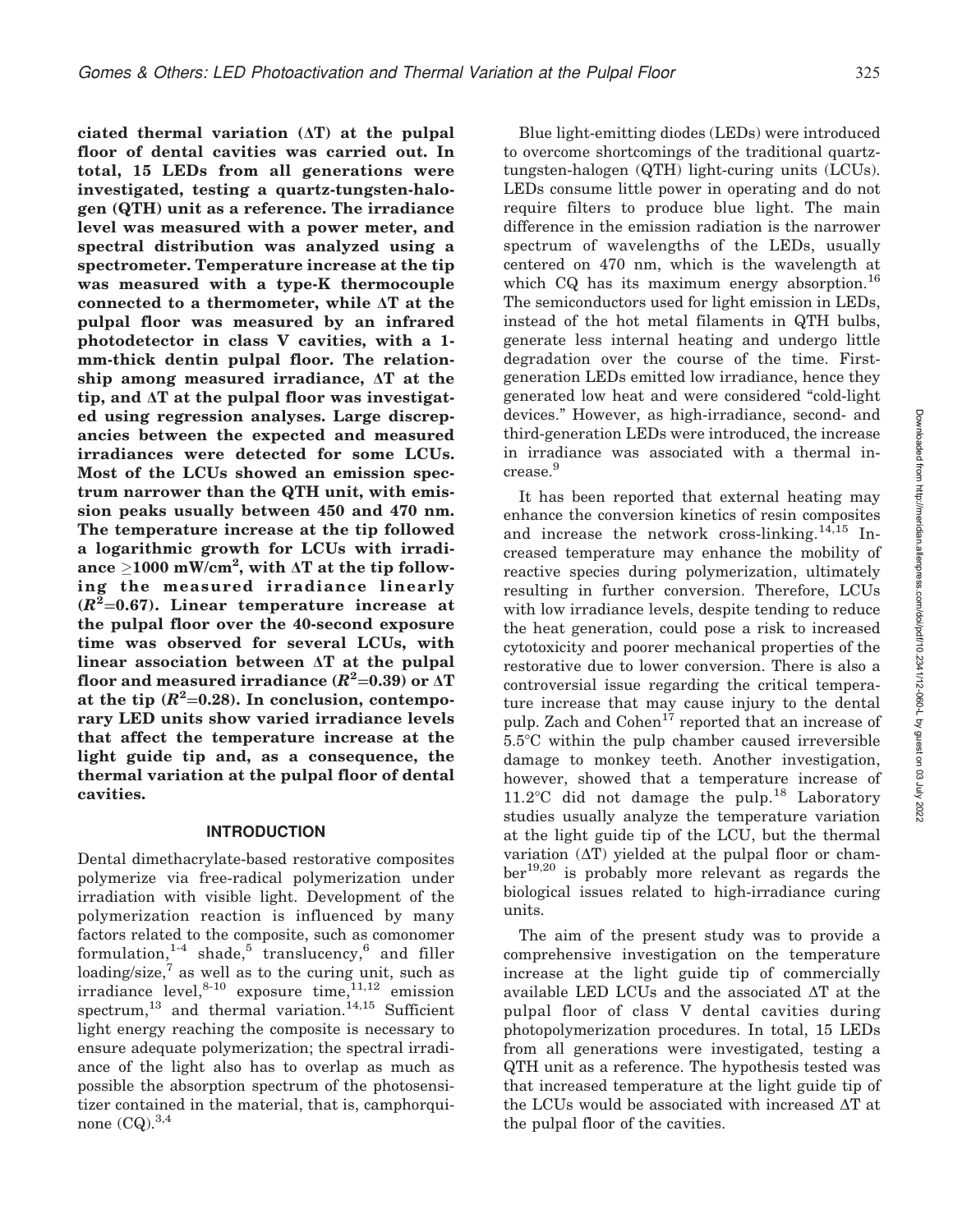### MATERIALS AND METHODS

## LED Units Tested, Irradiance, and Emission Spectrum

Fifteen commercial LED units were tested, as shown in Table 1. The conventional QTH unit Optilux 501 (Kerr, Orange, CA, USA) was tested as a reference. The units (when applicable) were fully charged before testing. The irradiance level of each unit was measured five times with a calibrated power meter (Ophir Optronics, Jerusalem, Israel), and the spectral distribution was analyzed using a computercontrolled spectrometer (USB2000, Ocean Optics, Dunedin, FL, USA). The radiant exposure was calculated on the basis of a 40-second exposure time.

# Temperature Increase at the Light Guide Tip

Measurements were carried out under controlled temperature  $(25^{\circ}C)$  and humidity  $(45%)$  conditions using a type-K thermocouple (Salcas, São Paulo, SP, Brazil) connected to a digital thermometer accurate to  $0.1^{\circ}$ C, with  $0.1$ -second response time. After calibration in water baths with temperatures ranging between  $25^{\circ}$ C and  $40^{\circ}$ C, the thermocouple was positioned in contact with the light guide tip. The temperature was recorded every 5 seconds during the total 40-second exposure time.

### $\Delta T$  at the Pulpal Floor

The lingual faces of 150 bovine incisors were removed. Standard class V cavities (2.5 mm wide  $\times$ 3 mm long) were prepared 1 mm above the cementoenamel junction in the buccal faces using watercooled #3099 cylindrical diamond burs (KG Sorensen, Barueri, SP, Brazil) in a high speed handpiece. Burs were replaced after every four preparations. The cavity depth was controlled in order to standardize a 1-mm dentin thickness at the pulpal floor of all cavities. The teeth were held in position using a custom-made device, and temperature at the pulpal floor was measured by infrared thermographic analysis using a handheld quantum well infrared photodetector (ThermaCAM SC 3000, FLIR Systems Inc, Boston, MA, USA) with  $0.01^{\circ}$ C accuracy and 0.01-second response time. The thermographic camera was directed to the pulpal chamber through the exposed lingual face of the teeth at a 10-cm distance between the sample and camera. The camera was calibrated considering the dentin emissivity to be 0.91 within the temperature range of  $20^{\circ}$ C to  $100^{\circ}$ C,<sup>21</sup> with data acquisition at 60 Hz. Measurements were carried out under controlled temperature  $(25^{\circ}C)$  and humidity  $(45\%)$  conditions. The LED units were placed in contact with the buccal aspects of the teeth, and light exposure was carried out for 40 seconds  $(n=10)$ ; data were processed using the software ThermaCAM Research 2001 (FLIR Systems Inc).

# Statistical Analysis

Data for  $\Delta T$  measured by the thermocouple/thermometer setup and  $\Delta T$  data from the thermographic analysis were separately submitted to one-way analysis of variance followed by the Tukey's post hoc test. The relationship among measured irradiance,  $\Delta T$  at the light guide tip, and  $\Delta T$  at the pulpal floor was investigated using linear regression analyses. All analyses were conducted at a 5% significance level.

### RESULTS

### Irradiance, Energy Dose, and Emission Spectrum

Table 1 shows the characteristics of the LCUs tested. In order to facilitate comparisons, the LCUs were separated into four groups. Large discrepancies between the expected and measured irradiance levels were detected for most of the LCUs, especially those with measured irradiance  $\langle 800 \text{ mW/cm}^2$ . Results for the calculated energy dose are shown in Table 2; a wide range between 8 and 48  $J/cm<sup>2</sup>$  was calculated. The spectral distribution of the lights is shown in Figure 1. Most of the LCUs showed an emission spectrum narrower than the QTH unit (OPL), with emission peaks usually centered on the range between 450 and 470 nm.

# Temperature Increase at the Light Guide Tip

Figure 2 shows the profiles of temperature increase at the tip over the 40-second exposure time. Results for  $\Delta T$  at the tip are shown in Table 2. The statistical analysis showed significant differences among the groups ( $p<0.001$ ). The LCUs with measured irradiance  $>800$  mW/cm<sup>2</sup> showed significantly higher  $\Delta T$ at the tip than the LCUs with lower irradiance levels. The QTH unit (OPL) showed significantly higher  $\Delta T$  than all LED units with irradiance  $\leq 800$  $mW/cm<sup>2</sup>$ . The  $\Delta T$  profiles followed a logarithmic growth pattern for the LCUs with irradiance  $\geq 1000$  $mW/cm^2$ .

# $\Delta T$  at the Pulpal Floor

Figure 3 shows the profiles of temperature increase at the pulpal floor over the 40-second exposure time; a linear temperature increase was observed for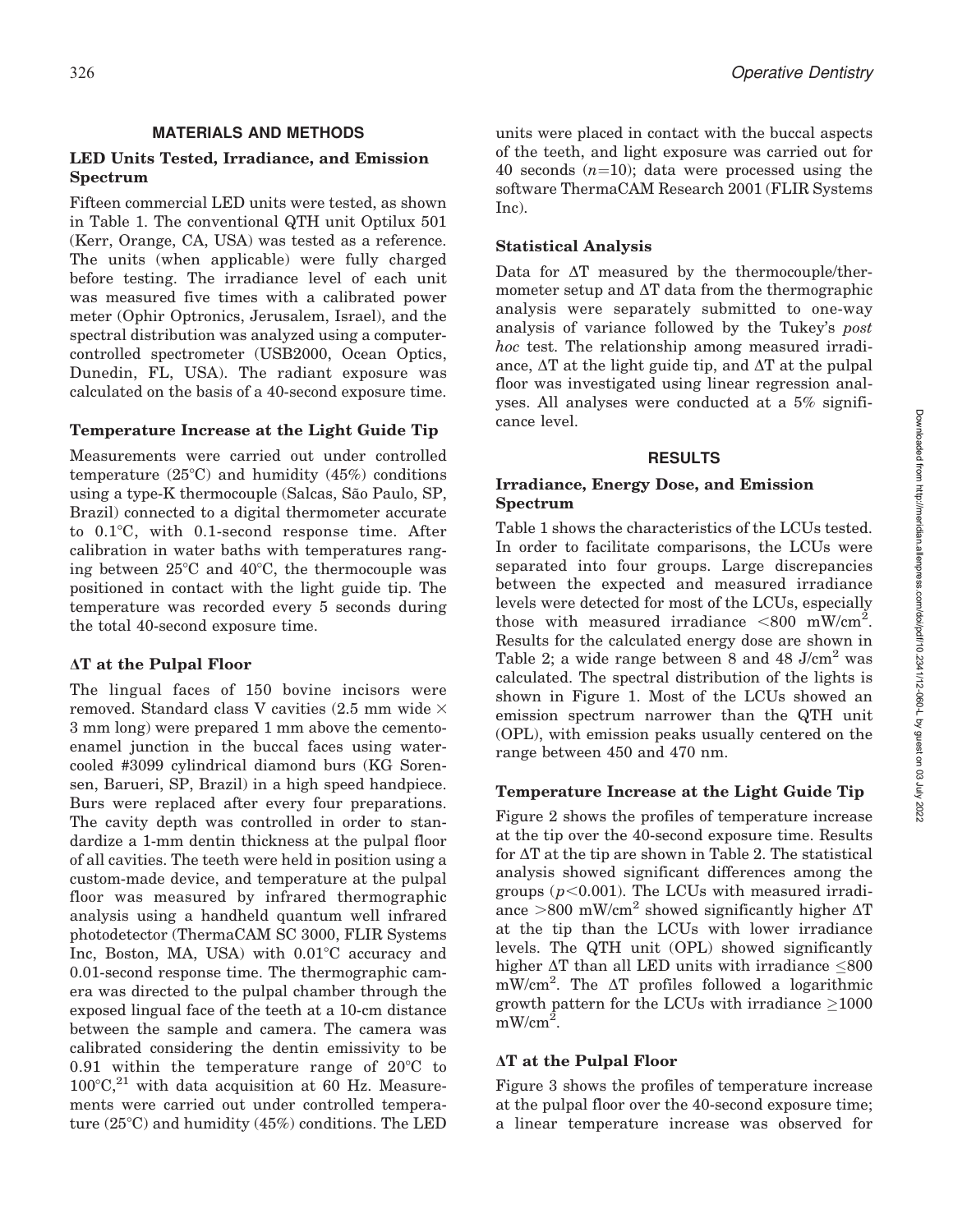| Table 1:<br>Characteristics of the Light-Curing Units (LCUs) Tested |                                               |            |                                |                                                         |                                                   |  |
|---------------------------------------------------------------------|-----------------------------------------------|------------|--------------------------------|---------------------------------------------------------|---------------------------------------------------|--|
| LCU                                                                 | <b>Manufacturer</b>                           | Code       | <b>Emission</b><br><b>Mode</b> | Expected Irradiance, <sup>a</sup><br>mW/cm <sup>2</sup> | <b>Measured Irradiance,</b><br>mW/cm <sup>2</sup> |  |
| LCUs<450 mW/cm <sup>2</sup>                                         |                                               |            |                                |                                                         |                                                   |  |
| Ultra Blue IV Plus                                                  | DMC, São Carlos, SP, Brazil                   | <b>UTB</b> | Continuous                     | 600                                                     | 200                                               |  |
| <b>Biolux</b>                                                       | Bioart, São Carlos, SP, Brazil                | <b>BIO</b> | Soft-start                     | 300 (5 s)/1000 (35 s)                                   | 200 (5 s)/400 (35 s)                              |  |
| Radii Plus                                                          | SDI, Bayswater, Victoria,<br>Australia        | <b>RDP</b> | Continuous                     | 1500                                                    | 410                                               |  |
| Optilux 501 (QTH)                                                   | Demetron Kerr, Orange, CA,<br><b>USA</b>      | OPL        | Continuous                     | 850                                                     | 448                                               |  |
| LCUs<800 mW/cm <sup>2</sup>                                         |                                               |            |                                |                                                         |                                                   |  |
| <b>LEC 470 II</b>                                                   | MM Optics, São Carlos, SP,<br><b>Brazil</b>   | <b>LEC</b> | Continuous                     | 400                                                     | 475                                               |  |
| Mais                                                                | Mais, Ribeirão Preto, SP, Brazil              | MAI        | Continuous                     | 700                                                     | 500                                               |  |
| UltraLight III                                                      | Sanders Medical, S. R. Sapucaí,<br>MG, Brazil | UTL        | Soft-start                     | 1200                                                    | 200 (5 s)/600 (35 s)                              |  |
| Elipar Freelight 2                                                  | 3M ESPE, St. Paul, MN, USA                    | EFL        | Continuous                     | 1200                                                    | 795                                               |  |
| LCUs<1000 mW/cm <sup>2</sup>                                        |                                               |            |                                |                                                         |                                                   |  |
| LEDemetron                                                          | Demetron Kerr                                 | <b>LDM</b> | Continuous                     | 800                                                     | 800                                               |  |
| <b>Smart Lite PS</b>                                                | Dentsply Caulk, Milford, DE,<br><b>USA</b>    | <b>SML</b> | Continuous                     | 950                                                     | 995                                               |  |
| Celalux                                                             | Voco, Cuxhaven, Germany                       | <b>CEL</b> | Continuous                     | 1000                                                    | 1000                                              |  |
| Ultra-Lume LED 5                                                    | Ultradent, South Jordan, UT,<br><b>USA</b>    | <b>ULM</b> | Continuous                     | 800                                                     | 1000                                              |  |
| LCUs $>$ 1000 mW/cm <sup>2</sup>                                    |                                               |            |                                |                                                         |                                                   |  |
| Demi                                                                | Demetron Kerr                                 | <b>DEM</b> | Pulsatile                      | 1100                                                    | 1015                                              |  |
| Bluephase                                                           | Ivoclar Vivadent, Schaan,<br>Liechtenstein    | <b>BLP</b> | Continuous                     | 1200                                                    | 1180                                              |  |
| Blue Star I                                                         | Microdont, São Paulo, SP, Brazil              | <b>BST</b> | Continuous                     | 1000                                                    | 1200                                              |  |
| FLASHlite 1401                                                      | Discus Dental, Culver City, CA,<br><b>USA</b> | <b>FLH</b> | Continuous                     | 1400                                                    | 1200                                              |  |
| <sup>a</sup> As provided by the manufacturer.                       |                                               |            |                                |                                                         |                                                   |  |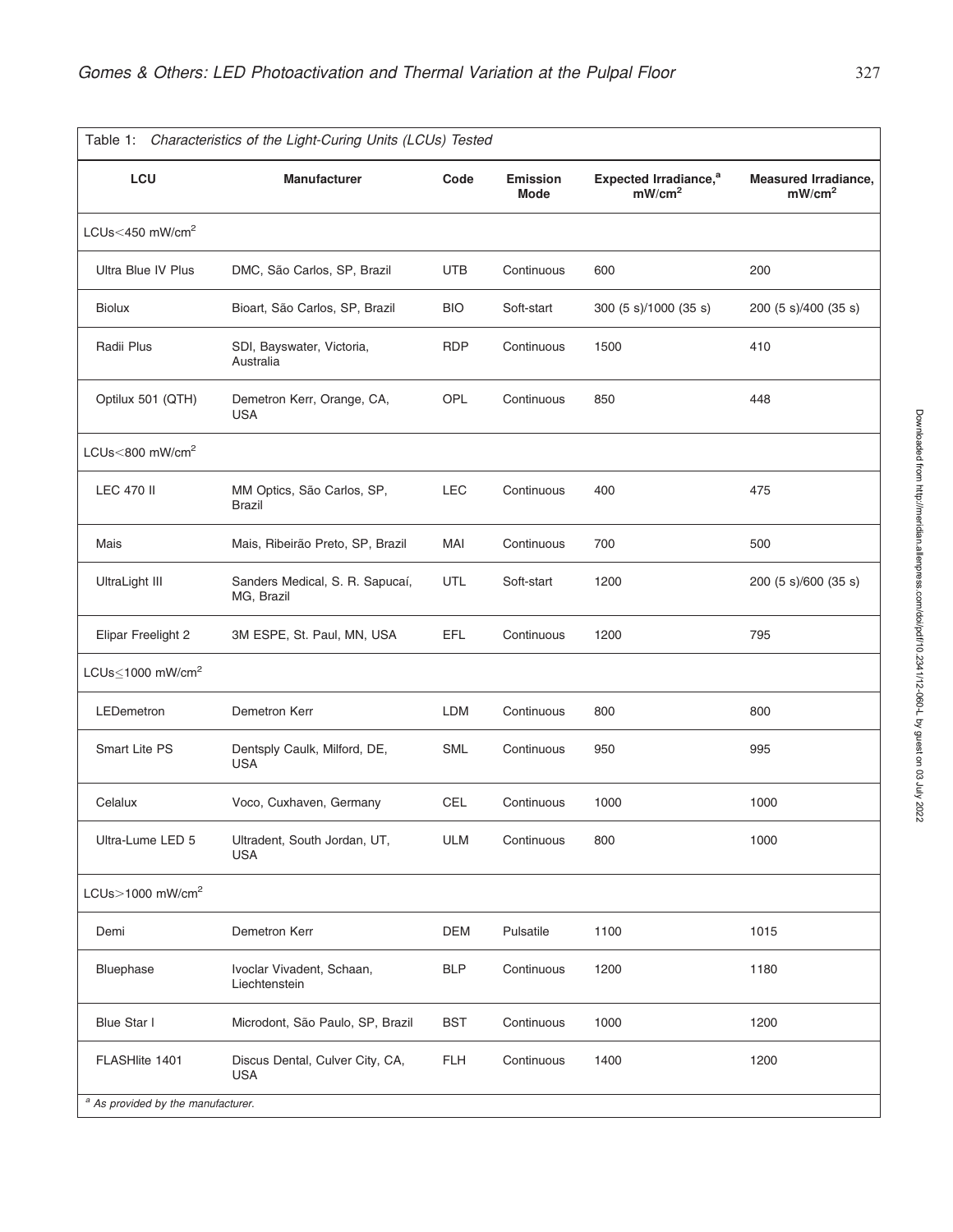| Means (SD) for Energy Dose, Thermal Variation<br>Table 2:<br>$(\Delta T)$ at the Tip, and $\Delta T$ at the Pulpal Floor |                                                                                                                                      |                         |                             |  |  |  |  |
|--------------------------------------------------------------------------------------------------------------------------|--------------------------------------------------------------------------------------------------------------------------------------|-------------------------|-----------------------------|--|--|--|--|
| LCU                                                                                                                      | <b>Energy</b><br>Dose. <sup>a</sup><br>J/cm <sup>2</sup>                                                                             | $\Delta T$ (Tip),<br>°C | ΔT<br>(Pulpal<br>Floor), °C |  |  |  |  |
| LCUs<450 mW/cm <sup>2</sup>                                                                                              |                                                                                                                                      |                         |                             |  |  |  |  |
| UTB                                                                                                                      | 8                                                                                                                                    | $3.8(0.1)$ H            | $2.4(0.04)$ H               |  |  |  |  |
| <b>BIO</b>                                                                                                               | 15                                                                                                                                   | $4.6(1.6)$ H            | 3.4 (0.02) GH               |  |  |  |  |
| <b>RDP</b>                                                                                                               | 16.4                                                                                                                                 | 7.1 (0.1) GH            | 5 (0.08) EFG                |  |  |  |  |
| OPL (QTH)                                                                                                                | 17.9                                                                                                                                 | 15.3 $(0.8)$ E          | $6.3(1.8)$ CDEF             |  |  |  |  |
| LCUs<800 mW/cm <sup>2</sup>                                                                                              |                                                                                                                                      |                         |                             |  |  |  |  |
| LEC                                                                                                                      | 19                                                                                                                                   | $9.8(0.3)$ FG           | 4.7 (0.09) FG               |  |  |  |  |
| <b>MAI</b>                                                                                                               | 20                                                                                                                                   | $9.3(0.3)$ GH           | 3.9 (0.06) GH               |  |  |  |  |
| UTL                                                                                                                      | 22                                                                                                                                   | $7.8(0.4)$ GH           | $3.4(0.9)$ GH               |  |  |  |  |
| EFL                                                                                                                      | 31.8                                                                                                                                 | 12.1 (0.2) FG           | $4.9(0.1)$ EFG              |  |  |  |  |
| LCUs $\leq$ 1000 mW/cm <sup>2</sup>                                                                                      |                                                                                                                                      |                         |                             |  |  |  |  |
| <b>LDM</b>                                                                                                               | 32                                                                                                                                   | 12 (1.0) FG             | 6.7 (1.17) CDE              |  |  |  |  |
| <b>SML</b>                                                                                                               | 39.8                                                                                                                                 | $22(0.8)$ D             | 11.3 (0.07) A               |  |  |  |  |
| CEL                                                                                                                      | 40                                                                                                                                   | $21.6(0.8)$ D           | 4.9 (0.09) FG               |  |  |  |  |
| <b>ULM</b>                                                                                                               | 40                                                                                                                                   | 38.8 (0.5) в            | $9(1.7)$ AB                 |  |  |  |  |
| $LCUs$ > 1000 mW/cm <sup>2</sup>                                                                                         |                                                                                                                                      |                         |                             |  |  |  |  |
| <b>DEM</b>                                                                                                               | 40.6                                                                                                                                 | 28 (5.9) с              | 2.3 (0.12) н                |  |  |  |  |
| <b>BLP</b>                                                                                                               | 47.2                                                                                                                                 | 20 (0.3) D              | 10.6 (0.15) вс              |  |  |  |  |
| BST                                                                                                                      | 48                                                                                                                                   | 26.5 (0.3) с            | 7.2 (0.12) ср               |  |  |  |  |
| <b>FLH</b>                                                                                                               | 48                                                                                                                                   | 45 (2.0) A              | 7.7 (0.13) авс              |  |  |  |  |
|                                                                                                                          | Calculated on the basis of a 40-second exposure time. In each column,<br>distinct letters indicate significant differences (p<0.05). |                         |                             |  |  |  |  |

several LCUs. Except for OPL (QTH), none of the LCUs with measured irradiance up to 800 mW/cm<sup>2</sup> showed maximum temperature increase above  $5.5^{\circ}$ C, while only CEL showed maximum temperature increase below  $5.5^{\circ}$ C for the LCUs with measured irradiance  $>800$  mW/cm<sup>2</sup>. Results for  $\Delta T$  at the pulpal floor are shown in Table 2. The statistical analysis showed significant differences among groups ( $p<0.001$ ). Similarly to the  $\Delta T$  at the light guide tip, the LCUs with measured irradiance  $>800$  $mW/cm^2$ , except for CEL and DEM, showed significantly higher  $\Delta T$  at the tip than the LCUs with lower irradiance levels.

# Linear Regression Analyses

Regression plots are shown in Figure 4. It was observed that  $\Delta T$  at the light guide tip of the LCUs follows linearly the measured irradiance  $(R^2=0.67;$  $p<0.001$  and  $\Delta T$  at the pulpal floor  $(R^2=0.28;$  $p=0.04$ ). The relationship  $\Delta T$  the pulpal floor and measured irradiance is also linear  $(R^2=0.39;$  $p<0.01$ ).

### **DISCUSSION**

The present results indicate that large discrepancies between the expected and measured irradiance levels emitted by some LED LCUs were observed. The measured irradiances were, sometimes, less than one-third the irradiance the manufacturers originally claimed. This evidence reinforces the fact that clinicians should be cautious about manufacturers' claims. Each resin composite has a minimum light exposure time indicated for proper polymerization, and clinicians tend to follow this time; however, shorter exposure times could sound reasonable when high-intensity units are used. A way to avoid problems is to always check the irradiance level of the LCUs, regardless of the manufacturers' claims, and always follow the photoactivation time indicated for the composite. The present results show that the energy doses calculated based on a 40-second photoactivation time also varied significantly, although the radiant exposure calculated for most of the LCUs was above  $20$  J/cm<sup>2</sup>. Care should be taken again because a 40-second exposure time is usually twice the time indicated for most of the resin composites available in the market, and very low radiant exposures could be delivered by some LCUs in shorter photoactivation times. In addition, it has been reported that the irradiance delivered from LCUs is not uniform across the light tip, $22$  which may also hinder calculation of energy doses applied to the restorative materials.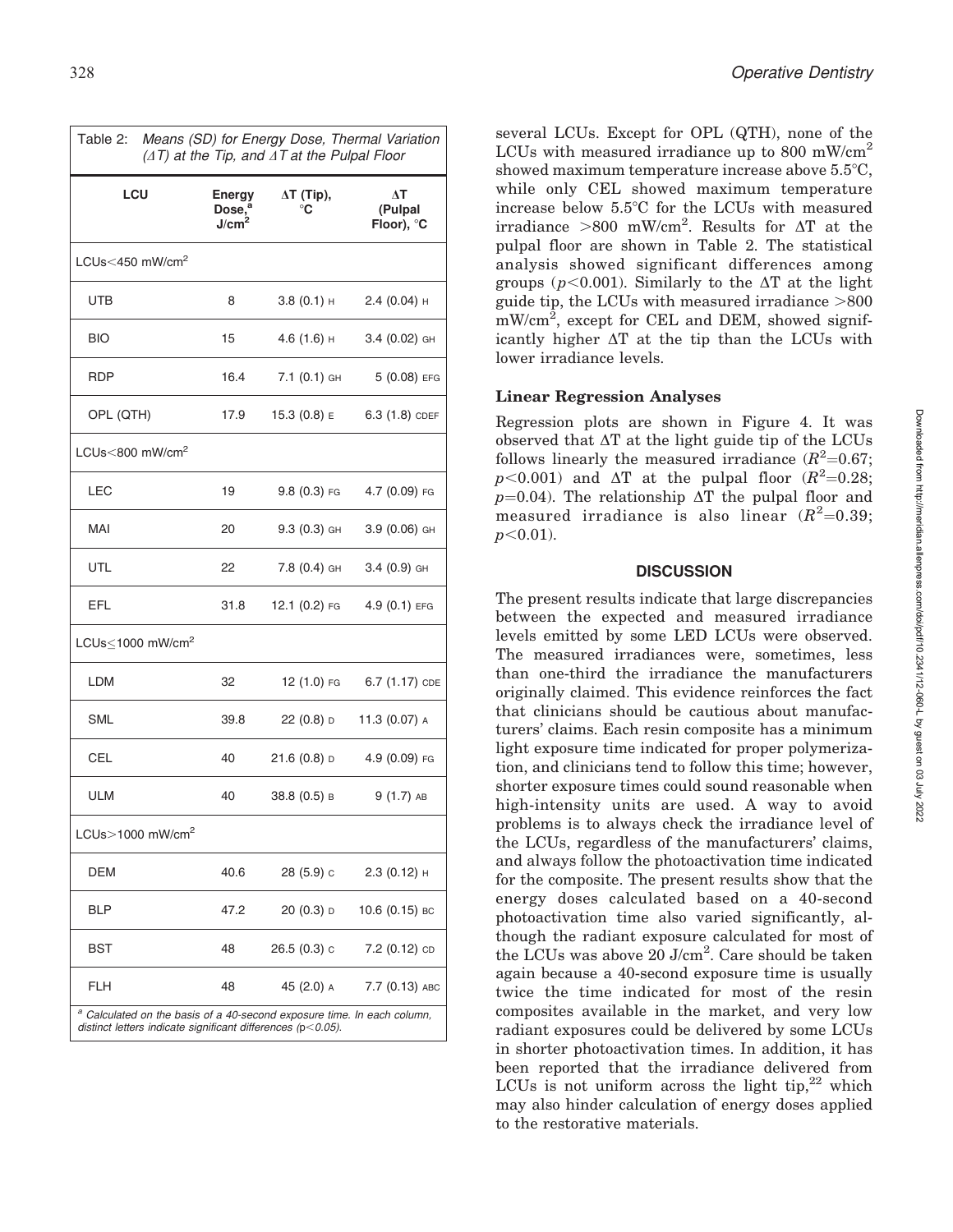

Figure 1. Spectral emission of the light-curing units (LCUs) tested: Ultra Blue IV Plus (UTB), Biolux (BIO), Radii Plus (RDP), Optilux 501-QTH (OPL), LEC 470 II (LEC), Mais (MAI), UltraLight III (UTL), Elipar Freelight 2 (EFL), LEDemetron (LDM), Smart Lite PS (SML), Celalux (CEL), Ultra-Lume LED 5 (ULM), Demi (DEM), Bluephase (BLP), Blue Star l (BST), and FLASHlite 1401 (FLH).

The light spectral emission of the LEDs tested was usually centered on the 450- to 470-nm range, with narrower emission distribution compared with the QTH unit. This is important information because efficient correlation between the light spectral irradiance and the absorption spectrum of the photosensitizer contained in the restorative may overcome problems related to low light irradiance levels.<sup>19</sup> It is known that free-radical polymerization of methacrylates, among other factors, is dependent on the number of photons available in the area around the peak of major absorption of the photosensitizer (for CQ, at  $468$  nm).<sup>16</sup> Variation in radiant exposure may significantly impact the polymerization kinetics of photoactivated restoratives as well the mechanical properties of the resulting polymer.<sup>11</sup>

Regarding the thermal variation results, the  $\Delta T$  at the light guide tip of the LCUs was linearly associated with the measured irradiance of the

LCU. This is explained by the fact that higher light power outputs are associated with increased generation of radiation energy. Compared with the QTH, 7 out of the 15 LEDs tested yielded significantly higher temperature increase at the tip device. This indicates that LEDs used for dental light-curing purposes might not be considered ''cold-light devices'' as a general rule. For some LEDs, the temperature increase at the tip was 153% to 194% higher than the QTH unit. The temperature increase showed a logarithmic growth for LCUs with irradiance  $\geq$ 1000 mW/cm<sup>2</sup>, indicating that the heat generated is not dissipated by the LCU itself.

The  $\Delta T$  results at the pulpal floor provided additional evidence that dental LEDs generate high thermal energy. Only two LEDs from the eight units that presented irradiance  $\geq 800$  mW/cm<sup>2</sup> generated temperature increase below  $5.5^{\circ}$ C, which here is used as a reference based on the work by Zach and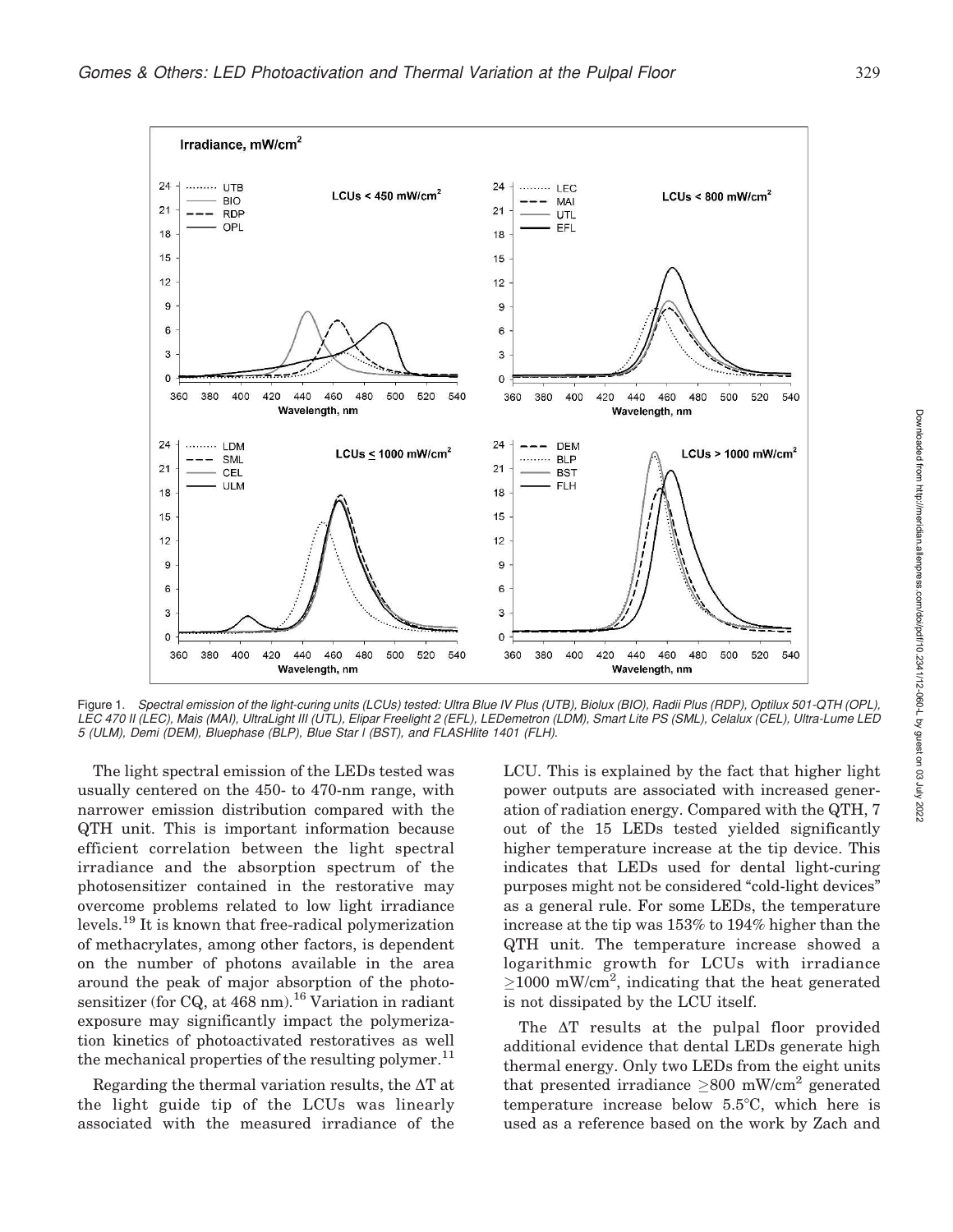

Figure 2. Profiles of temperature increase at the light guide tip over the 40-second exposure time. The temperature increase followed a logarithmic growth pattern for the LCUs with irradiance  $\geq$ 1000 mW/cm<sup>2</sup>.

Cohen.<sup>17</sup> An interesting result was found for DEM, which emits a pulsatile light; despite the high  $\Delta T$  at the tip of this LCU, the  $\Delta T$  at the pulpal floor was below most of the other LCUs. This is explained by the intermittent light exposure allowing more time for the heat to dissipate by the tooth structure. In spite of this example, the  $\Delta T$  at the pulpal floor of cavities followed linearly both the measured irradiance of the LCU ( $R^2$ =0.39) and  $\Delta$ T at the light guide tip  $(R^2=0.28)$ . Therefore, the hypothesis tested is accepted. As the irradiance level can be measured clinically with a radiometer, despite its inaccuracy as sometimes reported, $^{23}$  and the correlation between irradiance and  $\Delta T$  at the pulpal floor was linear for both the measured irradiance of the LCU  $(R^2=0.39)$ and  $\Delta T$  at the light guide tip  $(R^2=0.28)$ , the measured irradiance of the LCU might be taken as a feasible tool to predict the  $\Delta T$  at the pulpal floor during photopolymerization procedures. The methods used here, however, have limitations, such as the absence of pulpal fluid perfusion, use of bovine teeth,

and baseline temperatures below the intraoral temperature, and these should also be taken into account when extrapolating the results.

The present study was not focused on determining critical temperature levels that may be harmful to the pulpal tissues. For instance, the results reported by Zach and  $Cohen^{17}$  that an intrapulpal temperature rise above  $5.5^{\circ}$ C might cause pulp cell vitality injuries difficult to recover are for a sustained temperature increase, but the temperature increases during light-curing procedures are relatively brief. The focus of the present study was rather to conduct a comprehensive investigation of several LED LCUs available on the market and investigate the relationship of irradiance level and thermal variations. When the remaining dentin is thick (ie, in shallow to medium cavities), light scattering may predominate over light absorption because the dentin absorption coefficient is low for the wavelengths emitted by dental LCUs.<sup>24</sup> Special concern lies for bonding procedures in deep cavities, where photoactivation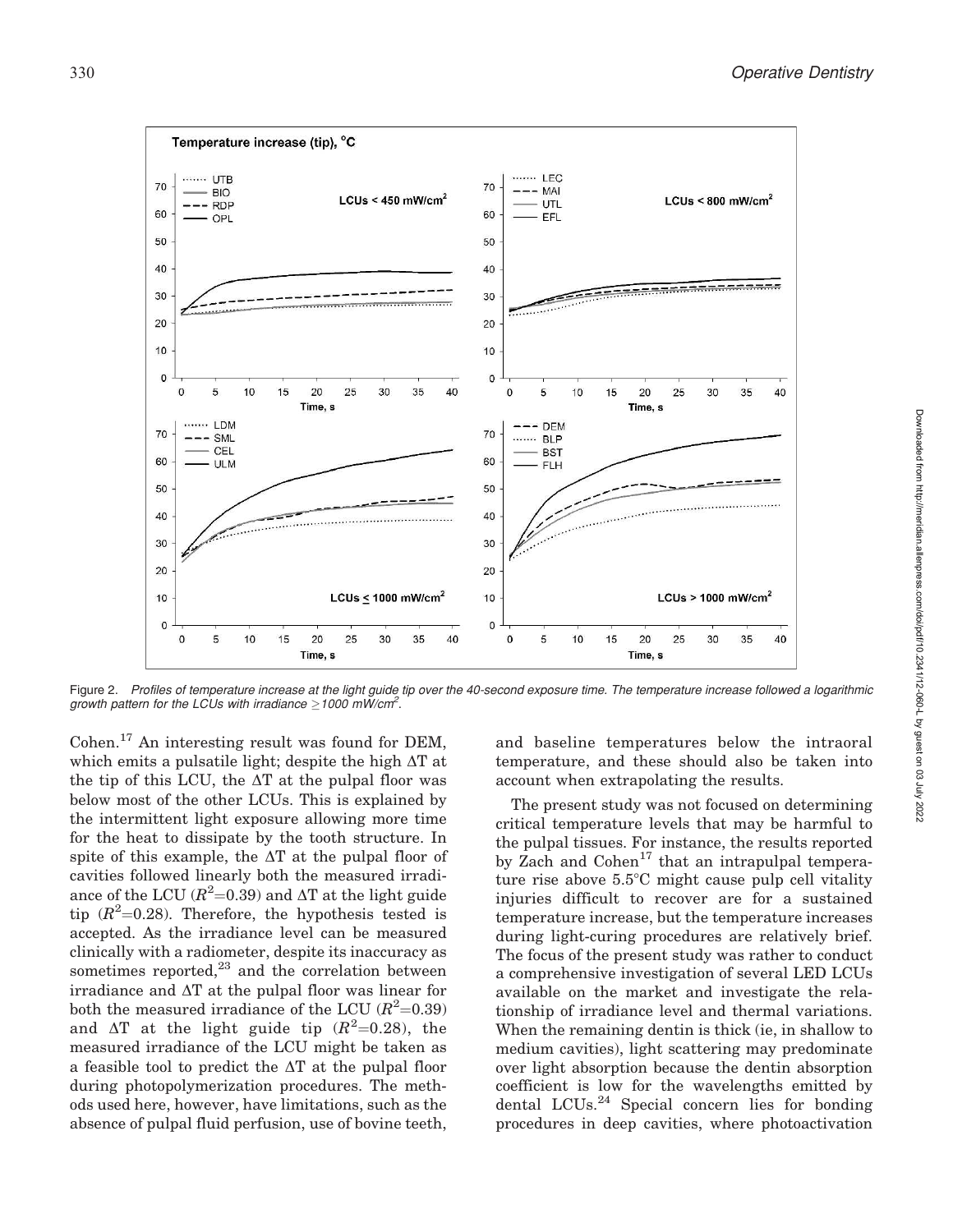

Figure 3. Profiles of temperature increase at the pulpal floor over the 40-second exposure time. Data are shown not taking into account the baseline temperature (25°C) in order to allow observation of the maximum temperature increase compared with the 5.5°C used as a reference.<sup>17</sup> A linear increase was observed for several LCUs.

of the adhesive is carried out without any layer of restorative resin that could act as a barrier for thermal conduction.19,25

Clinicians should be familiar with the factors that are involved in temperature increase during photoactivation procedures in dental cavities, especially the irradiance level emitted by the LCU and the thickness of the remaining dentin. As the temperature at the pulpal floor increases linearly over the exposure time for several LCUs, clinicians should be aware of the possibility of overheating the area when using prolonged photoactivation protocols,  $20$  especially during the initial restorative steps, when the dentin is more exposed. An alternative to reduce the thermal increase at the pulpal floor in deep cavities could be the use of a glass-ionomer base, but the presence of such a base may decrease restoration survival compared with total-etch restorations.<sup>26,27</sup> Therefore, clinical studies investigating the survival and postoperative sensitivity of composite restora-

tions performed using different LCUs are still necessary.

#### **CONCLUSION**

Within the limitations of the present study, the following conclusions can be drawn:

- Large discrepancies between the irradiance emitted by some LED units and the irradiance level claimed by the manufacturers were observed.
- The thermal variation at the light guide tip followed a logarithmic growth pattern for units with irradiance  $\geq 1000$  mW/cm<sup>2</sup>, while a linear temperature increase at the pulpal floor was observed for several units.
- The measured irradiance of LED units was linearly associated with the thermal variation at the pulpal floor of dental cavities during photopolymerization.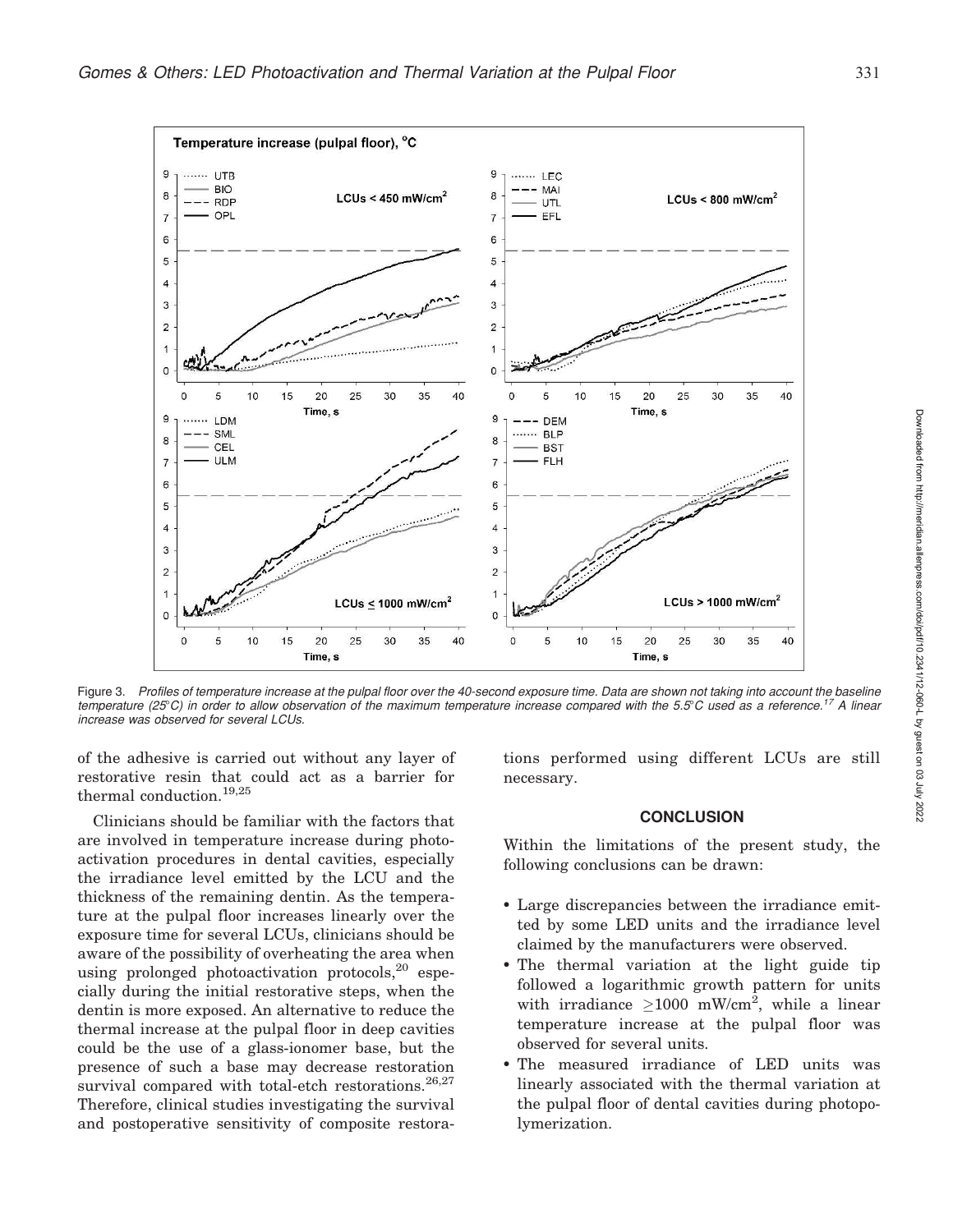

Figure 4. Regression plots showing that the thermal variation  $(AT)$  at the light guide tip follows linearly the measured irradiance of the LCUs  $(\tilde{R}^2=0.67; p<0.001)$  and  $\Delta T$  at the pulpal floor  $(R^2=0.28; p=0.04)$ ; the relationship  $\Delta T$  the pulpal floor and measured irradiance is also linear  $(R^2 = 0.39; p < 0.01)$ .

#### Conflict of Interest

The authors of this article certify that they have no proprietary, financial, or other personal interest of any nature or kind in any product, service, and/or company that is presented in this article.

#### (Accepted 17 July 2012)

#### REFERENCES

- 1. Moraes RR, Garcia JW, Barros MD, Lewis SH, Pfeifer CS, Liu J, & Stansbury JW (2011) Control of polymerization shrinkage and stress in nanogel-modified monomer and composite materials Dental Materials 27(6) 509-519.
- 2. Peutzfeldt A (1997) Resin composites in dentistry: The monomer systems European Journal of Oral Sciences 105(2) 97-116.
- 3. Stansbury JW (2000) Curing dental resins and composites by photopolymerization Journal of Esthetic and Restorative Dentistry 12(6) 300-308.
- 4. Watts DC (2005) Reaction kinetics and mechanics in photo-polymerised networks Dental Materials 21(1) 27-35.
- 5. Cesar PF, Miranda WG Jr, & Braga RR (2001) Influence of shade and storage time on the flexural strength,

flexural modulus, and hardness of composites used for indirect restorations Journal of Prosthetic Dentistry 86(3) 289-296.

- 6. Paravina RD, Kimura M, & Powers JM (2005) Evaluation of polymerization-dependent changes in color and translucency of resin composites using two formulae Odontology 93(1) 46-51.
- 7. Goncalves F, Kawano Y, & Braga RR (2011) Contraction stress related to composite inorganic content Dental Materials 26(7) 704-709.
- 8. Froes-Salgado NR, Pfeifer CS, Francci CE, & Kawano Y (2009) Influence of photoactivation protocol and light guide distance on conversion and microleakage of composite restorations Operative Dentistry 34(4) 408-414.
- 9. Knezevic A, Tarle Z, Meniga A, Sutalo J, & Pichler G (2005) Influence of light intensity from different curing units upon composite temperature rise Journal of Oral Rehabilitation 32(5) 362-367.
- 10. Lopes MB, Moraes RR, Gonini-Junior A, & Piva E (2009) Impact of curing protocol on the selected properties of a model bis-GMA/TEGDMA dental resin composite Biomedical Materials 4(2) 025014.
- 11. Calheiros FC, Kawano Y, Stansbury JW, & Braga RR (2006) Influence of radiant exposure on contraction